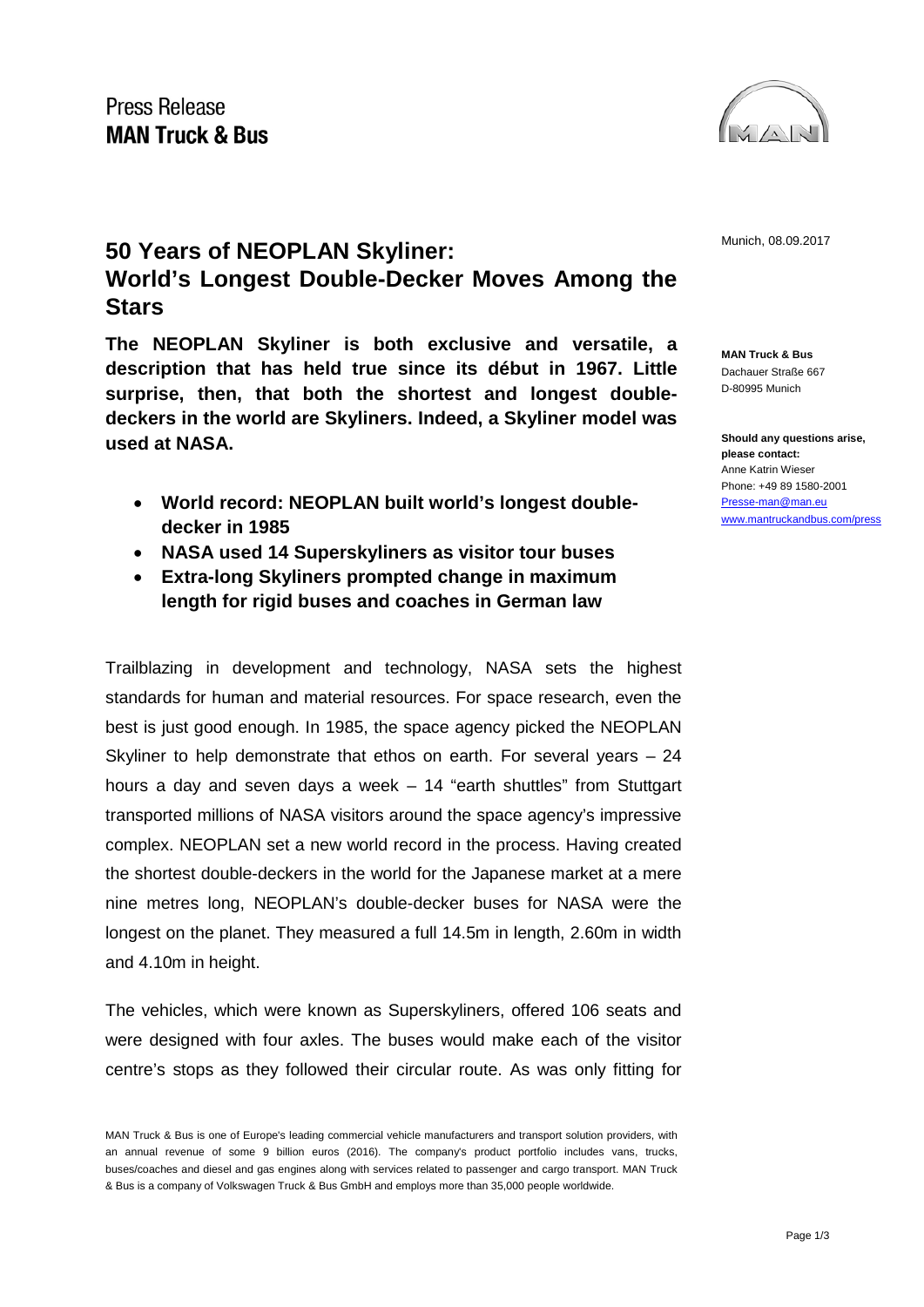## Presse-Information **MAN Truck & Bus**



NASA, this was done with high-precision timing. Once the passengers had alighted at a stop, the bus would drive ahead and a subsequent service would take the same visitors onwards.

"We don't know how NASA became aware of us exactly, but it was a project of tremendous prestige for us," recalls Bob Lee, a former director and engineer with NEOPLAN. "As a small German company, we had the job of supplying buses to NASA! We were infinitely proud." To be approved for the US market, however, it was still a case of making a few adjustments. "There had to be two air conditioning units. The Kennedy Space Center is in Florida and the heat there beneath the large windows would have been unbearable for the visitors," Lee adds. These were designed as push-out windows that could be opened in case of an emergency. In addition, the steps were widened and headlights with 12V operating voltage were fitted, while the bumpers had to undergo testing as well. Bob Lee remembers it well: "There couldn't be any noticeable deformation at an impact speed of 4.8 km/h (3 mph)." Under the hood, engines from Detroit and Allison automatic gearboxes were used, meaning that almost any local workshop could carry out maintenance and servicing. Albrecht Auwärter also personally visited the US sites on a regular basis.

NEOPLAN's great success working on the American continent by that time was certainly another advantage. Bob Lee had previously helped to build up the first US plant in 1981. By 1985, the coach and bus manufacturer had two production plants in the US along with a dedicated sales division, Neoplan Coach Sales Inc. There were then already eight contracting service partners, which dealt with the vehicles produced both in Germany and at the US plants. The best conditions for an ideal cooperation effort.

The longest double-decker coach in the world was not only put to use at NASA. The Superskyliner also came to be appreciated in Argentina, Chile and North Africa. Only in Germany were the vehicles not permitted. They exceeded the maximum permissible length for rigid buses or coaches, alongside the maximum radius specification of 12.5m. A welcome challenge for Albrecht Auwärter. Eventually, a chassis with a reduced wheelbase and, for the first time, four steerable axles was developed back in Stuttgart. This